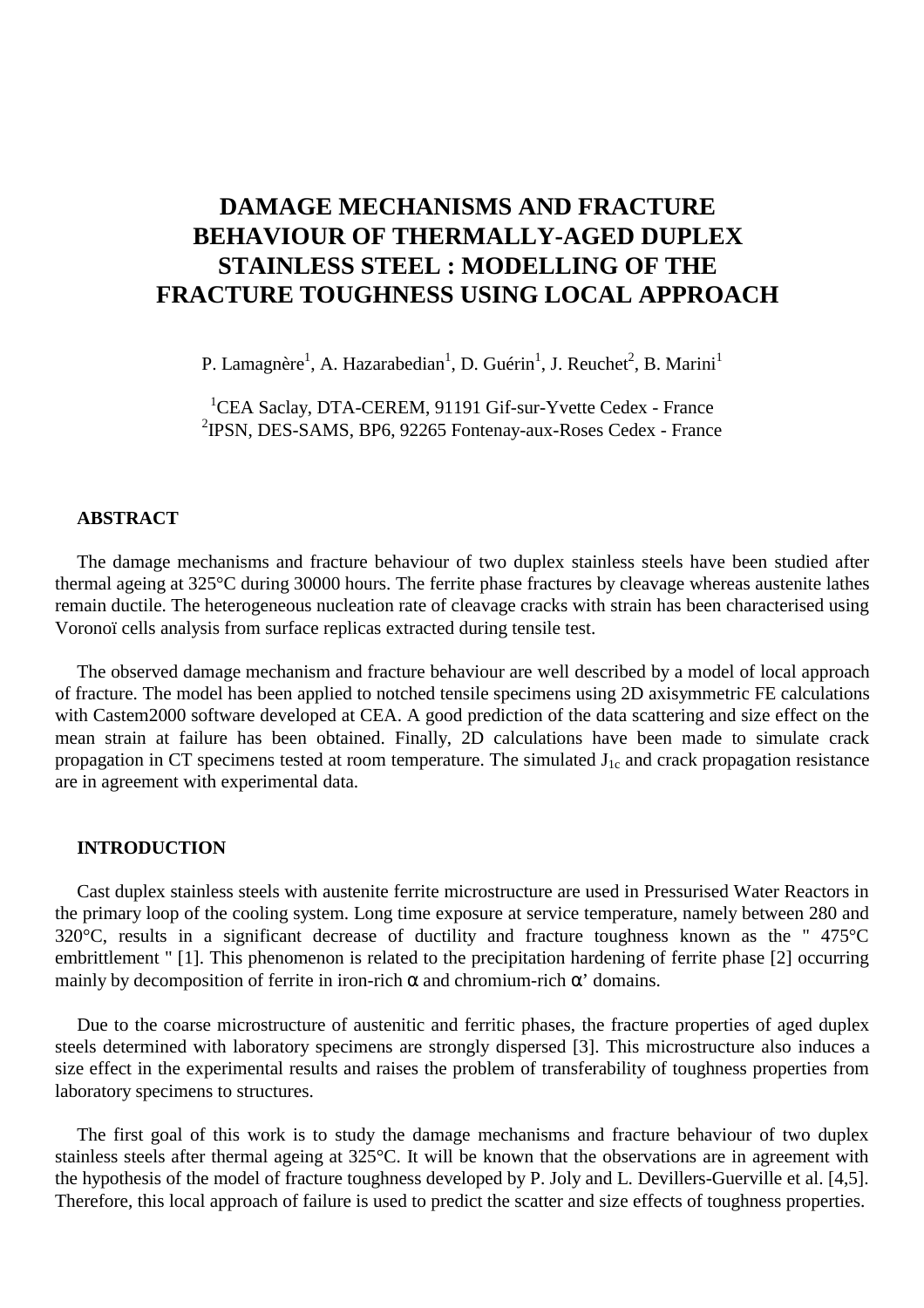# **MATERIALS, THERMAL TREATMENTS AND EXPERIMENTS**

The materials used in this study are two duplex stainless steels of CF8M grade with ferrite content and composition as presented in Table 1. These materials were prepared by casting in sand mould present a complex interconnected microstructure of ferrite and austenite laths about 20µm thick (see Figure 1).The typical ferrite grain size is 1 mm and each ferrite grain contains about 3 austenite grains. The crystallographic orientations of the ferrite grains are almost randomly distributed.

The specimens were aged at 325°C up to 30000 hours. We have analysed the fracture behaviour after ageing through macroscopic and fractographic examinations. Metallographic investigations of the damage mechanisms have also been made.

In addition, notched tensile specimens of various minimum radius (3.5, 6 and 10 mm) and notch radius were used to characterise the size effect on failure properties and its scattering at room temperature. The fracture toughness was also determined using compact tensile specimens at room temperature (CTJ20).

**TABLE 1** COMPOSITION AND FERRITE CONTENT OF THE DUPLEX STAINLESS STEELS

| <b>Material</b> | Cr    | Ni   | Mo   | Mn   | Si   | Cu       | $\bf N2$ | <b>Ferrite</b> |
|-----------------|-------|------|------|------|------|----------|----------|----------------|
|                 |       |      |      |      |      |          | (ppm)    | content        |
| 258             |       | 9.92 | 2.34 | 0.91 | 0.86 |          | 510      | 32%            |
| 259             | 20.48 |      | 2.50 | 0.87 | 0.90 | $\Omega$ | 530      | 20%            |

## **FRACTURE BEHAVIOUR**

As ferritic phase hardens with ageing, the macroscopic appearance of fracture in tension changes from a complete ductile to a mixed brittle-ductile mode. After ageing at 325°C for 30000 hours, fractographic examinations reveal that the ferrite phase fractures in a brittle mode while austenite remains ductile (see Figure 2). At room temperature, brittle failure of ferrite occurs mainly by cleavage while shear cracks are also observed on 20% ferrite steel (steel 259). The final fracture occurs with the ductile rupture of the austenite lathes located between the cleavage cracks (see Figure 3). As indicated by P. Joly [4], failure is induced by the continuous nucleation of cleavage cracks in ferrite during the tensile stage. Metallographic observations have shown that cleavage cracks in ferrite are heterogeneously distributed in clusters of size about the austenite grain size. The nucleation rate of cleavage cracks with strain is strongly dispersed from one cluster to another. We have reported in Figure 4 the crack densities observed in steel 258 as a function of strain. These results have been obtained using Voronoï cells analysis [6] from surface replicas extracted at various stages of a tensile test.

We have characterised the scattering of the failure properties using notched round tensile specimens. As already mentioned by S. Carassou et al. [7], the experimental scatter results in a size effect corresponding to a decrease of the mean strain at failure when the specimen size is increased (see Figure 5a and b for steels258 and 259, resp.). In addition, fracture toughness experiments were performed at room temperature using CTJ20 specimens with 20% side grooves. The crack initiation was detected by potential drop method and crack growth was measured post-mortem. The results reported in Figure 6 for steel 258 show a large scatter in the fracture toughness and crack propagation resistance. J1c varies from 24 to 53 kJ/m² for steel 258 (30% ferrite) and from 83 to 153 kJ/m² for steel 259 (20% ferrite). However a stable crack growth is obtained which we ascribe to the ductile behaviour of the austenitic phase.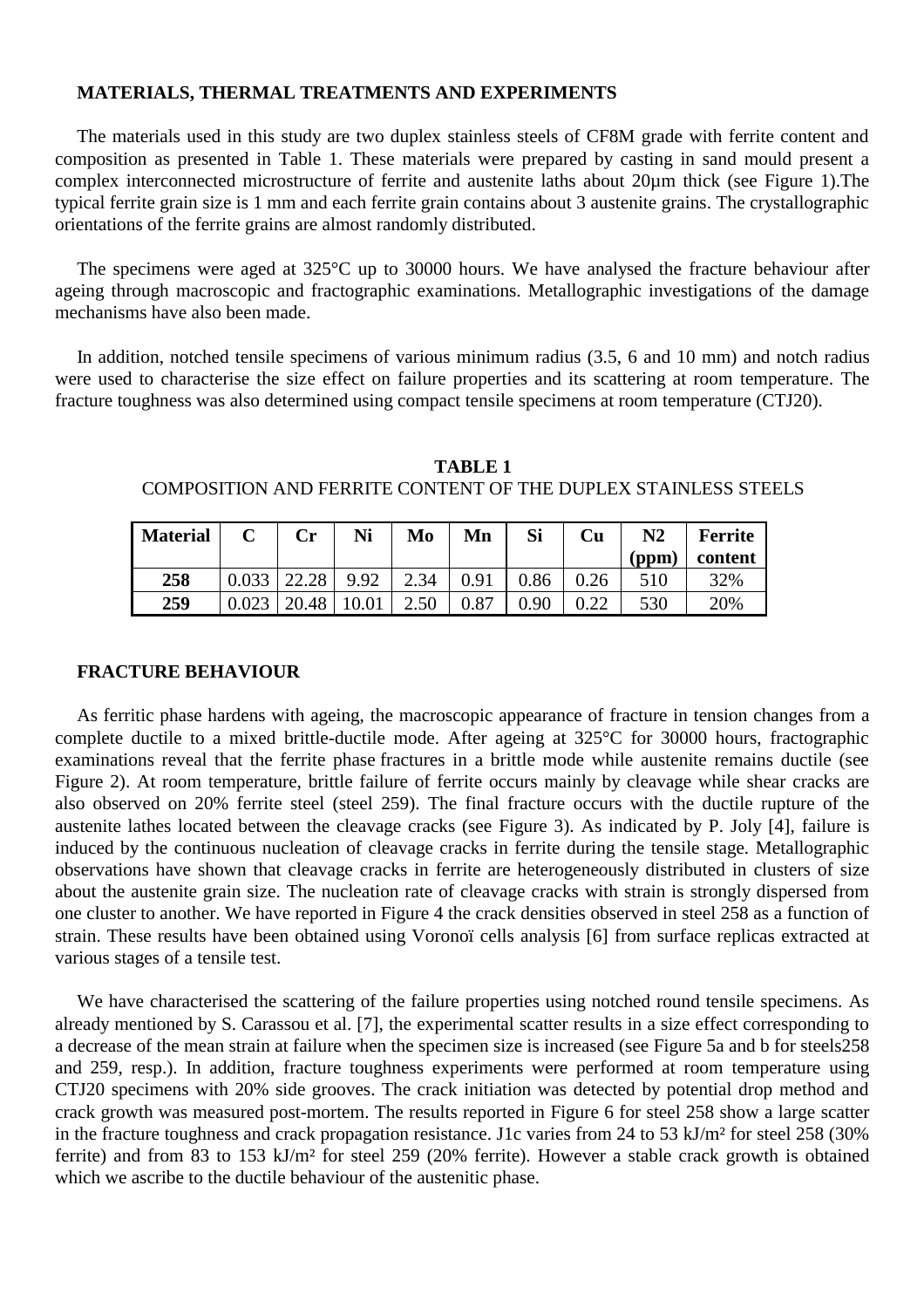#### **MODELLING OF THE FRACTURE TOUGHNESS**

The data scattering and size effect are related to the coarse microstructure of duplex steels and to the heterogeneous distribution of cleavage cracks described above. The observed damage mechanism and fracture behaviour are well described by the model of local approach of fracture, first introduced by P. Joly [4]. In this model, the cleavage cracks induce a material softening described by the Gurson Tvergaard Needleman (GTN) plastic flow potential [8]. The nucleation part of the porosity,  $f_n$ , is related to the continuous nucleation of cleavage cracks in ferrite :

$$
f_n = A_n \cdot \varepsilon_p
$$

where  $\varepsilon_p$  is the plastic strain and  $A_n$  is the cleavage cracks nucleation rate. The relations for porosity evolution have been modified from the GTN model since cleavage cracks do not induce any volume variation [5].

We are taking into account the distribution of cracks in clusters by introducing a statistical distribution of nucleation rates in the material. This is done by dividing the modelled specimen into cubes of the mean clusters size. Then, a uniform nucleation rate, *An*, derived from the distribution of nucleation rates in the clusters is affected to each cube using a von Neumann method [9]. The parameters of the distribution are :

- $\bullet$  the mean volume of clusters,  $V_0$ , determined from metallographic examinations,
- the surface ratio of clusters,  $S_a$ ,
- the maximum nucleation rate in the clusters,  $A_{\text{sub}}$ ,
- the homogeneous nucleation rate outside of a cluster,  $A_{inf}$ .

The nucleation rate in the clusters is assumed to be uniformly distributed between  $A_{inf}$  and  $A_{sup}$ .  $S_a$ ,  $A_{sup}$ and *Ainf* have been adjusted to fit the experimental results of tensile tests on notched specimens AE2-3.5 (diameter 3.5mm and notch radius 2x3.5/10mm). The parameters values presented in Table 2 (data from AE2-3.5 specimens) are in reasonable agreement with the experimental values (see Figure 4).

Finally, the voids coalescence occurs when a critical porosity,  $f_c$ , is reached.  $f_c$  has been determined as the porosity leading to plastic localisation on specimens AE2-3.5. We assume that localisation is reached at the ∂σ

maximum of the local von Mises stress : ∂ε *eq eq*  $= 0$ , leading to a critical porosity  $f_c = 7\%$  for steel 258.

**TABLE 2** PARAMETERS OF THE NUMERICAL SIMULATION

| <b>Parameters</b> | 0<br>um     | $\overline{u}$ | $A_{\text{sup}}$ | $A_{inf}$ | J<br>$\%$ |
|-------------------|-------------|----------------|------------------|-----------|-----------|
| E O<br>ംപ         | د∖∩∩<br>JUU | しょひこ           | $6^{\circ}$      |           |           |

In a first step, the model has been applied to notched tensile specimens using 2D axisymmetric FE calculation with Castem2000 software developed at CEA. In that case, due to the low value of nucleation rate, the softening effect of cleavage cracks can be neglected. The results are plotted in Figure 5a and b for steels 258 and 259, resp., with comparison to experimental data. We can note that the model provide a good prediction of the data scattering and size effect on the mean strain at failure. However, in the case of steel 258 the effect of notch radius is not described correctly due to the heterogeneous microstructure of the steel.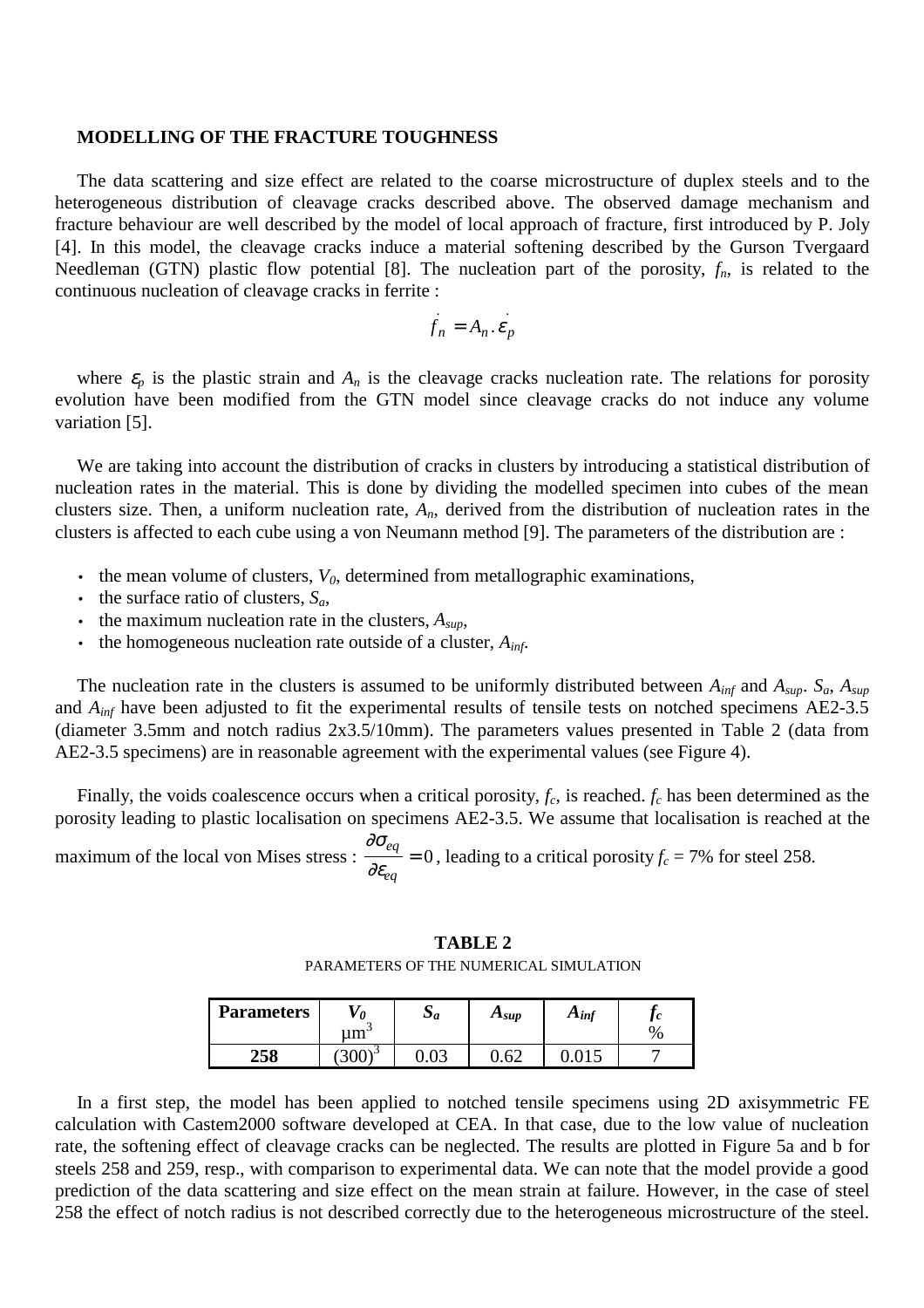Fractographic observations have shown that the ferrite grain size was smaller for AE10 specimens than for AE2 ones.

Finally the model has been applied to simulate crack propagation in CT specimens tested at room temperature in the case of steel 258 aged during 30000 hours at 325°C. 2D calculations have been made with various distributed nucleation rates derived from the parameters values presented in Table 2 (data from AE2- 3.5 specimens). Simulated clusters in 2D calculations are square beams, therefore, the higher nucleation rate found in the 52 volume elements located over the full thickness of the specimen is considered. Thus the predicted toughness will represent a lower bound of the experimental toughness. A mesh size of 100 $\mu$ m, corresponding to the mean size of a single ferrite and austenite lath, has been chosen in the crack tip area. According to L. Devillers-Guerville recommendations [5], square elements with 8 nodes and 4 integration points have been used. In Figure 7a we present a 2D CT specimen with a colour scale showing the simulated nucleation rates around the crack tip.

The results plotted in Figure 6 are in good agreement with the experimental data. The simulated  $J_{1c}$  varies from 21 to 45 kJ/m² and the simulated crack propagation resistance is realistic. A focus on the crack tip presented in Figure 7b shows that the tortuous experimental crack path in duplex steels can be described by the model. The change in the crack plane is directly related to the distributed nucleation rate in the material.

### **CONCLUSION**

The effects of thermal ageing at 325°C on the damage mechanism and fracture behaviour of two duplex stainless steels (resp. 20 and 32% ferrite) have been studied. Ferrite hardening during ageing results in a change from ductile to mixed brittle-ductile fracture behaviour associated with a loss of ductility. After ageing, fracture is mainly nucleated by cleavage cracks of ferrite lathes. Macroscopic cracks result from the coalescence of brittle cracks in ferrite by ductile fracture of the surrounding austenite lathes.

The scattering and size effect of the fracture properties of aged duplex steels have been studied by tensile tests at room temperature on notched round specimens. These tests characterise the loss of ductility when specimen size increases. The scattering of failure properties is related to the coarse microstructure of duplex stainless steel and to the heterogeneous distribution of the cleavage cracks of ferrite.

A model based on local approach of failure, developed by P. Joly et al., has been applied to the materials of the study. The scattering and size effect of the fracture properties are correctly described as far as the material microstructure is constant all over the product. Moreover, the model provides a good prediction of the fracture toughness measured on compact tension specimens. Further work including 3D calculations and simulations of large stable propagations are planned in order to complete the evaluation the transferability of toughness properties from laboratory specimens to structures.

#### **ACKNOWLEDGEMENTS**

The authors are grateful to the Institut de Protection et Sureté Nucléaire (IPSN/SAMS) for their financial support. We would like to thank Dr. T. Charras from CEA/SEMT and Dr. P. Forget from CEA/CEREM for their help on numerical simulation.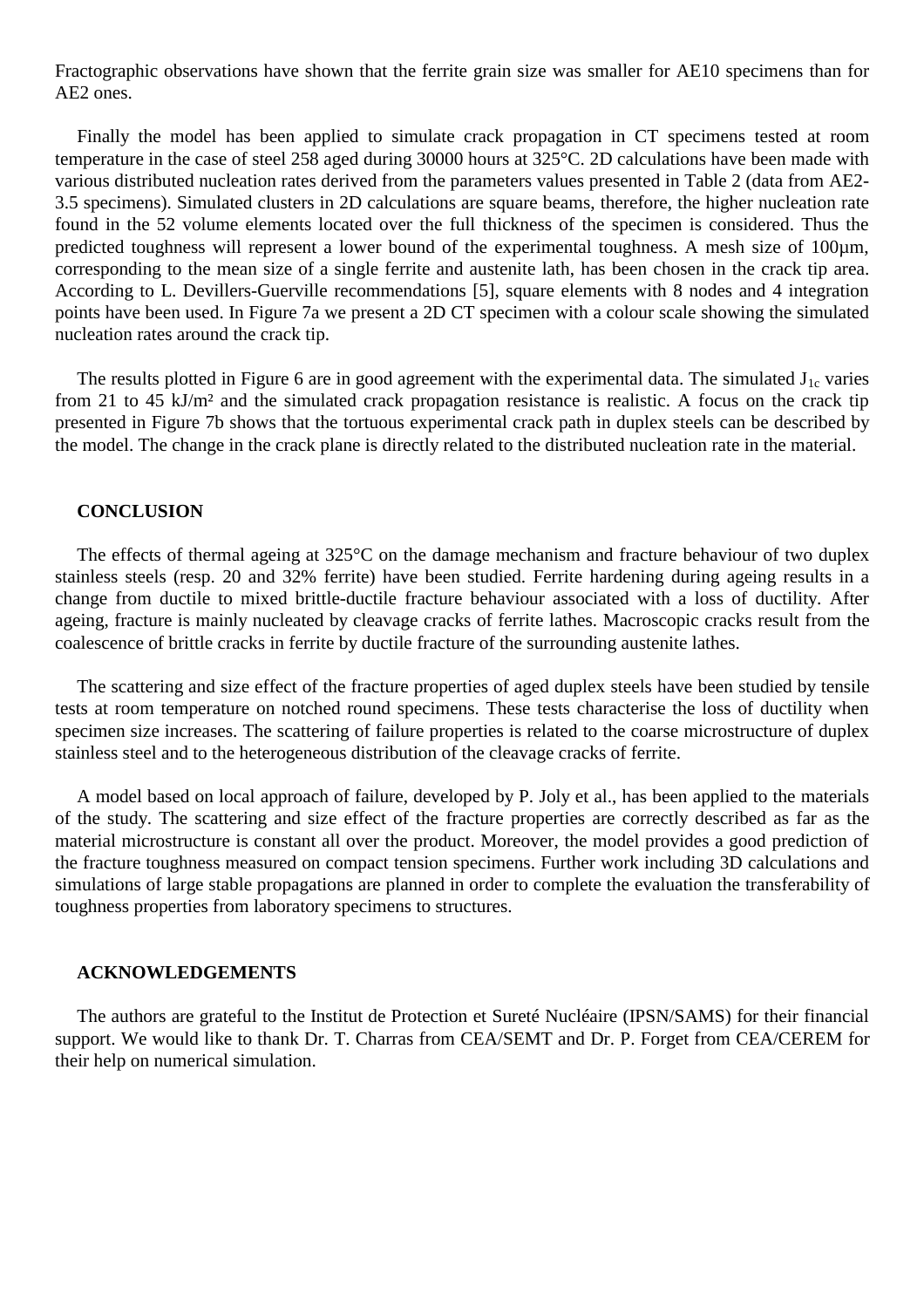# **REFERENCES**

- 1. Chung, H.M., Leax, T.R. (1990) *Mater. Science and Tech.***6**, 249.
- 2. Auger, P., Danoix, F., Menand, A., Bonnet, S., Bourgoin, J., Guttman, M (1990) *Mater. Science and Tech.* **6**, 301.
- 3. Jayet-Gendrot, S., Ould, P., Balladon, P. (1994). In : *Proceeding of Int. Symp. Fontevraud III, 12-16 Sept 1994* **1**, 90.
- 4. Pineau, A., Joly, P. (1991). In *: Defects assessment in components Fundamentals and applications, ESIS/EGF9*, pp. 381-414, Mech. Engng. Publ., London.
- 5. Devillers-Guerville, L., Besson, J., Pineau, A (1997) *Nuclear Engng. and Design* **168**, 211.
- 6. Bauvineau, L.(1997) Ph.D. Thesis, Ecole des Mines de Paris, France.
- 7. Carassou, S., Soilleux, M., Marini, B. (1998). In : *Proceeding of Euromech-Mecamat'97*, J. Phys. IV France **8**, pp.63-70.
- 8. Needleman, A., Tvergaard, V. (1984) *J. of Mech. and Phys. of Solids* **32**, 461.
- 9. Nougier, J.P. (1987). *Méthodes de calcul numérique*. Eds. Masson, Paris.



**figure 1 :** optical micrograph of 30% ferrite duplex stainless steel (258). Dark phase ferrite, light phase austenite.



**figure 2 :** fractographic examination of damage mechanisms after ageing at 325 °C during 30000 hours. Arrows indicate cleavage of ferrite lathes and ductile tearing of austenite.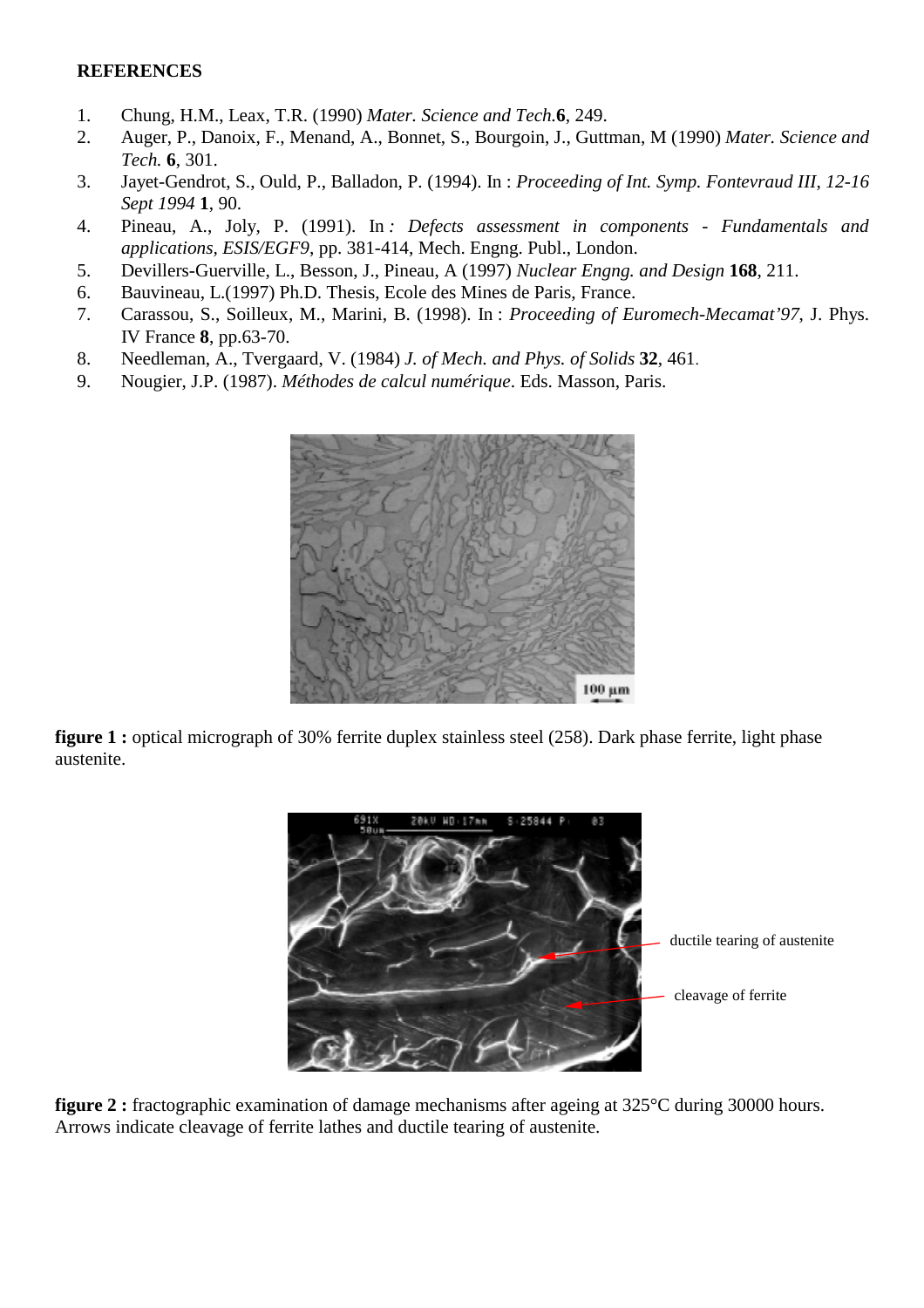

**figure 3 :** Macroscopic crack and cleavage cracks in steel 258 aged 30000 hours at 325°C (AE 10-6).



**figure 4 :** Experimental distribution of cleavage cracks as a function of strain (steel 258) determined from surface replicas.



**figure 5 :** Experimental and simulated ductility of notched tensile specimens tested at room temperature. a- steel 258 (32% ferrite). b- steel 259 (20% ferrite)